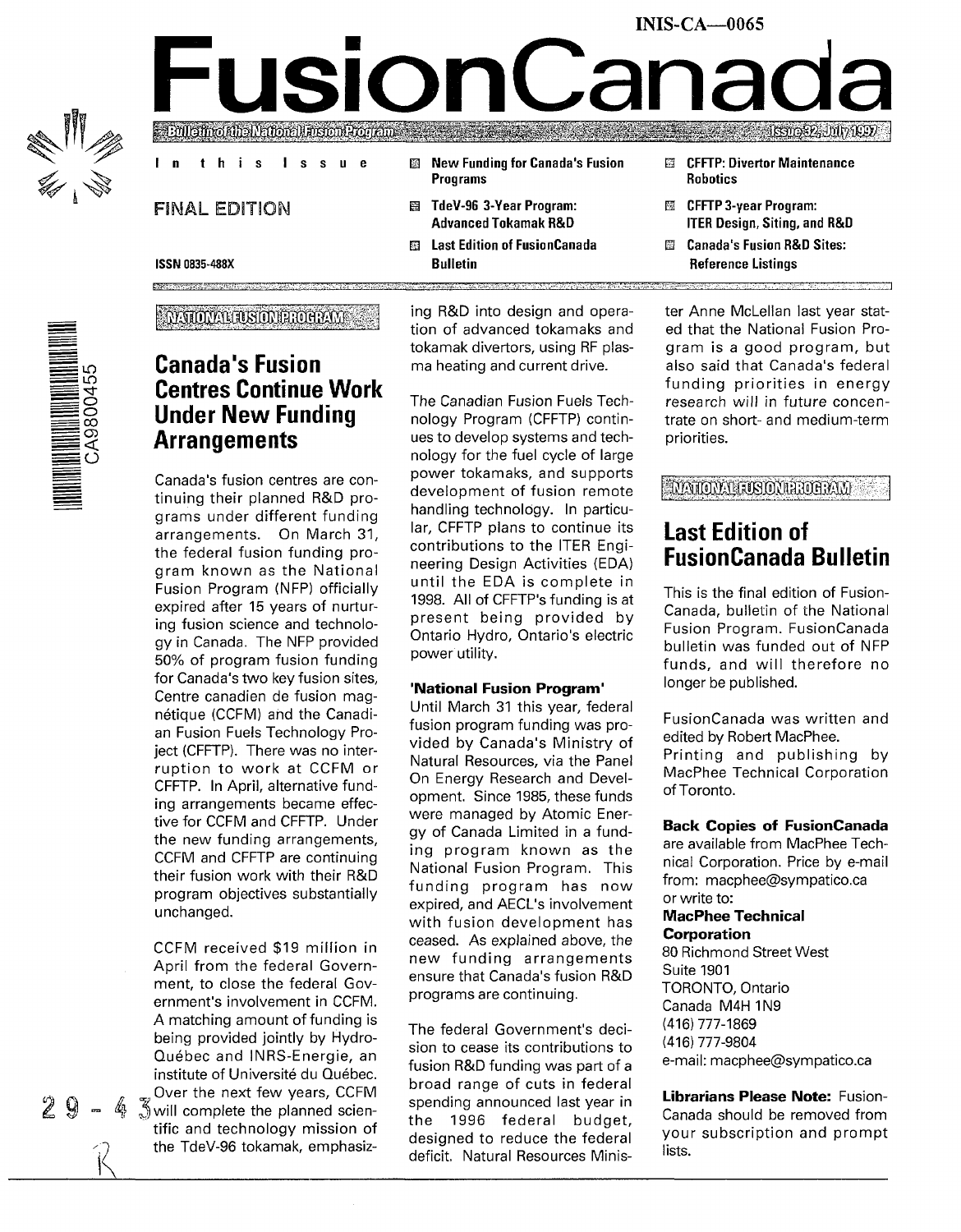

 $60$  FM = Centre canadientes **i**usomegnetique

# **CCFM TdeV-96 Tokamak**

The 1997-2000 Program: Advanced Tokamak Scenarios with ECRH + **LHCD** for plasma control and heating.

Beginning in August, the newly-modified TdeV tokamak will start its work on **Advanced Tokamak** scenarios. This is a three-year program called TdeV-96, for which funding has already been secured and paid. The new Electron Cyclotron Resonance Heating (ECRH) system will play an important part in this program, coupled to the existing Lower Hybrid Current Drive (LHCD) system and the recent major divertor upgrade.

**Advanced Tokamak** is a term used for a compact style of tokamak design, that can 'burn' a plasma continuously, and not depend on pulsing the plasma with electrical devices. Such machines will be 'steady state' machines. Commercial powerproducing tokamaks of the future will have to be steady state machines, to be economically viable.

Last year the original TdeV tokamak became the TdeV-96 tokamak, a better equipped machine, after an overhaul to prepare it for this year's Advanced Tokamak R&D program. New advanceddesign divertors and better divertor pumping were among the improvements, as well as new power supplies for 2 Tesla operation and much-improved plasma shape control. A larger Compact Toroid fueller was also installed.

During January-April, TdeV-96

was thoroughly tested to demonstrate that its new variable-geometry divertors, and its improved pumping and plasma control, and other systems, all operate as designed at 2 Tesla with maximum plasma current. The machine looks ready to embark on Advanced Tokamak work in September.

During the January-April trials, the CCFM team discovered that the divertor operating scheme which has been chosen for ITER may be less efficient than had been presumed. The code used to predict divertor behaviour does not seem to predict well under certain conditions, according to results from TdeV-96.

At this time (May 31), TdeV-96 is shut down, mainly to prepare for thecoming 2-3 year campaign of experiments: The CCFM engineering team is presently:

- m installing the new 110 GHz ECRH system,
- installing a new neutral beam diagnostic for measuring plasma current radial profile by motional Stark effect.
- re-installing the 3.7 GHz Lower Hybrid radiofrequency system with an

improved antenna launching grill,

- a installing new divertor baffle plates to make the divertors a 'closed' physical geometry, and,
- doing routine maintenance

#### What is an "Advanced *7*

As now envisaged, an Advanced Tokamak (AT) will be a commercial machine producing a continuously burning plasma at plasma currents of 10 - 15 megamps. A power-producing machine like this should be smaller (and so cheaper) than tokamaks based on ITER plasma conditions and design assumptions. An AT plasma will have better energy confinement than present power-tokamak design scenarios.

A critical factor for an AT plasma is the shape of the plasma's radial current profile, which must be somewhat hollow, or 'dished' on the centre. This creates the so-called 'reverse shear' plasma mode which has very good confinement of plasma energy. With this good confinement, it should be possible to economically increase the central plasma temperature (with, for example, ECRH

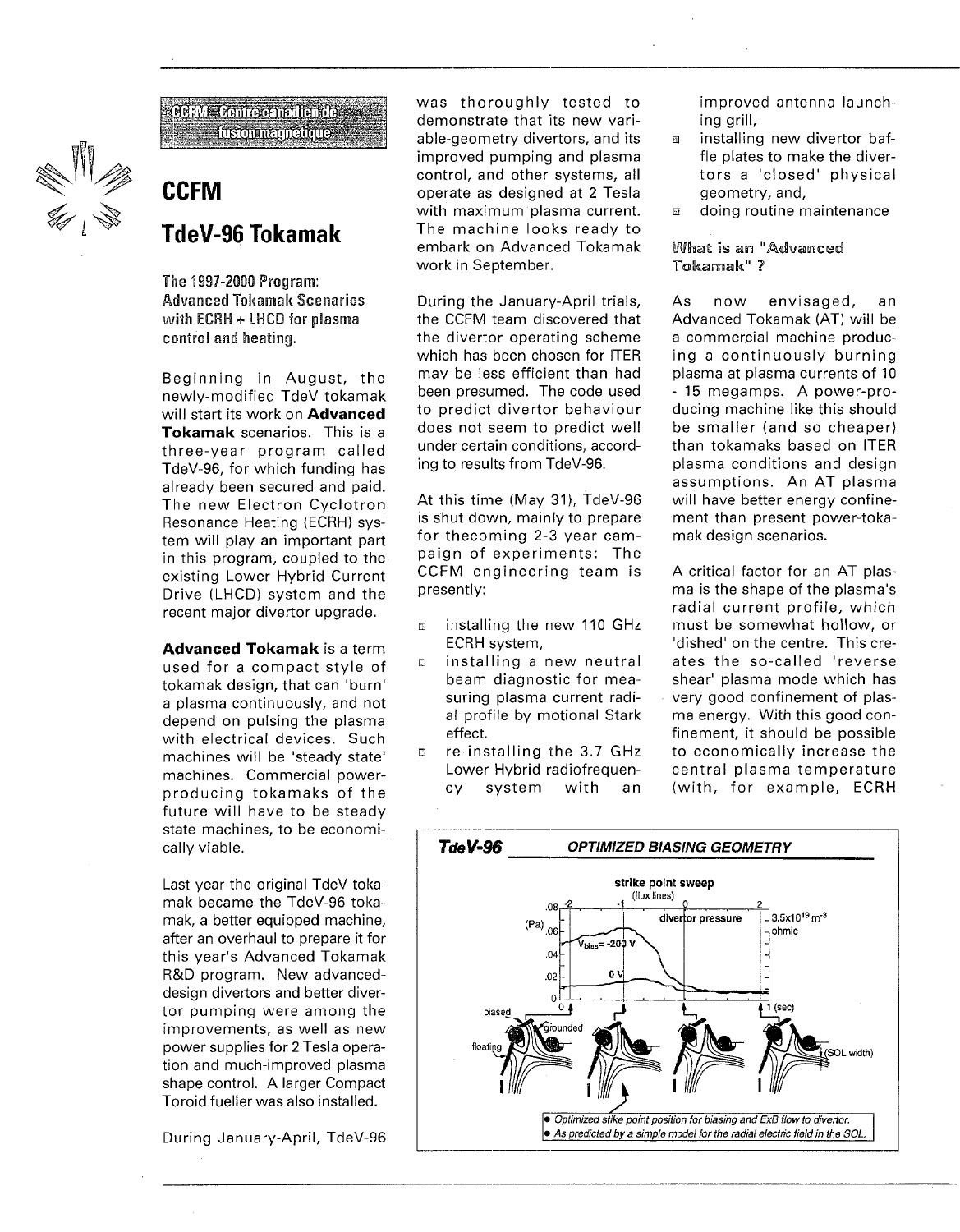replacement robotics (L-7 task)

- a Low-inventory cryogenic hydrogen isotope separation
- CFTSIM dynamic fuel cycle simulation code
- □ Plasma exhaust detritiation
- a Compact toroid fuelling
- a Water detritiation and air detritiation systems
- **D** Safety analysis
- a Radiation-hardened electronics
- *D* Tritium retention in plasma facing materials

Further information from: Paul Gierszewski, 416-207-5497, e-mail paul.gierszewski@oht.hydro.on.ca

# **Canadian Fusion Centres**

Since this is the last edition of FusionCanada, we publish here a list of the more active Canadian fusion sites as a contact information reference list.

**Web sites:** Web site addresses given should of course be prefixed with **http://**

**E-mail addresses** are given after the telephone number for each person

#### **CFFTP**

#### **Canadian Fusion Fuels Technology Project**

R&D focus; Fusion fuel cycle systems and components, and fusion remote handling.

#### **CFFTP Manager:**

Robert Stasko (416) 207-5452 bob.stasko@oht.hydro.on.ca

Secretary: Julie Moir (416)207-5493

julie.moir@oht.hydro.on.ca

#### **Mailing address:**

Canadian Fusion Fuels Technology Project 800 Kipling Avenue, KR 108 Etobicoke, Ontario, Canada M8Z 5S4

**Fax:** [all staff]: (416) 207-5555

**Web Site:** www.cfftp.com

#### **CFFTP Technical Program Managers**

#### **Tritium Fuelling Systems**

Paul Gierszewski Tel: (416) 207-5497 paul.gierszewski@oht.hydro.on.ca

#### **Remote Maintenance Systems**

John Blevins Tel: (416) 207-5501 john.blevins@oht.hydro.on.ca

#### **Tritium Handling Systems**

Ronald Matsugu Tel: (416) 207-5510 matsugu@oht.hydro.on.ca

#### **Engineering & Facilities**

H. (Hank) Brunnader Tel: (416) 207-5523 hank.brunnader@oht.hydro.on.ca

#### **CCFM**

#### **Centre canadien de fusion magnetique**

**Research focus:** This is the site of the TdeV-96 tokamak. **CCFM R&D Focus:** Tokamak technology research and plasma physics, emphasizing research into Advanced Tokamak Design and the design and operation of tokamak divertors.

#### **CCFM Director General:** Marc Hung

(514)652-8701

**Secretariat:** Jeanne Boniffero (514)652-8702

#### **CCFM Director - Operations** Dr. Réal Décoste (514)652-8715

decoste@ccfm.ireq.ca

#### **CCFM Director - Research**

Dr. Brian Gregory (514) 652-8729 gregory@ccfm.ireq.ca

#### **Mailing address:**

Centre canadien de fusion magnétique 1804, boul. Lionel-Boulet Varennes, Québec, Canada J3X 1S1

**Fax:** [all staffl]:(514) 652-8625

**Web site:** ccfm.ireq.ca

#### **CCFM Group Leaders**

Yves Demers Leader, RF Systems (514)652-8692 demers@ccfm.ireq.ca

Francois Martin Leader, Machine Operations (514)652-8726 martin@ccfm.ireq.ca

Jean-Louis Lachambre Leader, Central Plasma (514)652-8722 lachambre@ccfm.ireq.ca

Barry Stansfield Leader, Edge Plasma (514)652-8735 stansfield@ccfm.ireq.ca

Jean-Marc Larsen Leader, Computer Systems (514)652-8736 larsen@ccfm.ireq.ca

# **UNIVERSITIES**

#### **INRS-Energie et Materiaux**

INRS-Energie et Materiaux is a research institute of Universite du Quebec. The Institute collaborates closely with CCFM in fusion research. It supplies key research staff to CCFM, provides some of CCFM's funding, and pursues independent fusion research programs.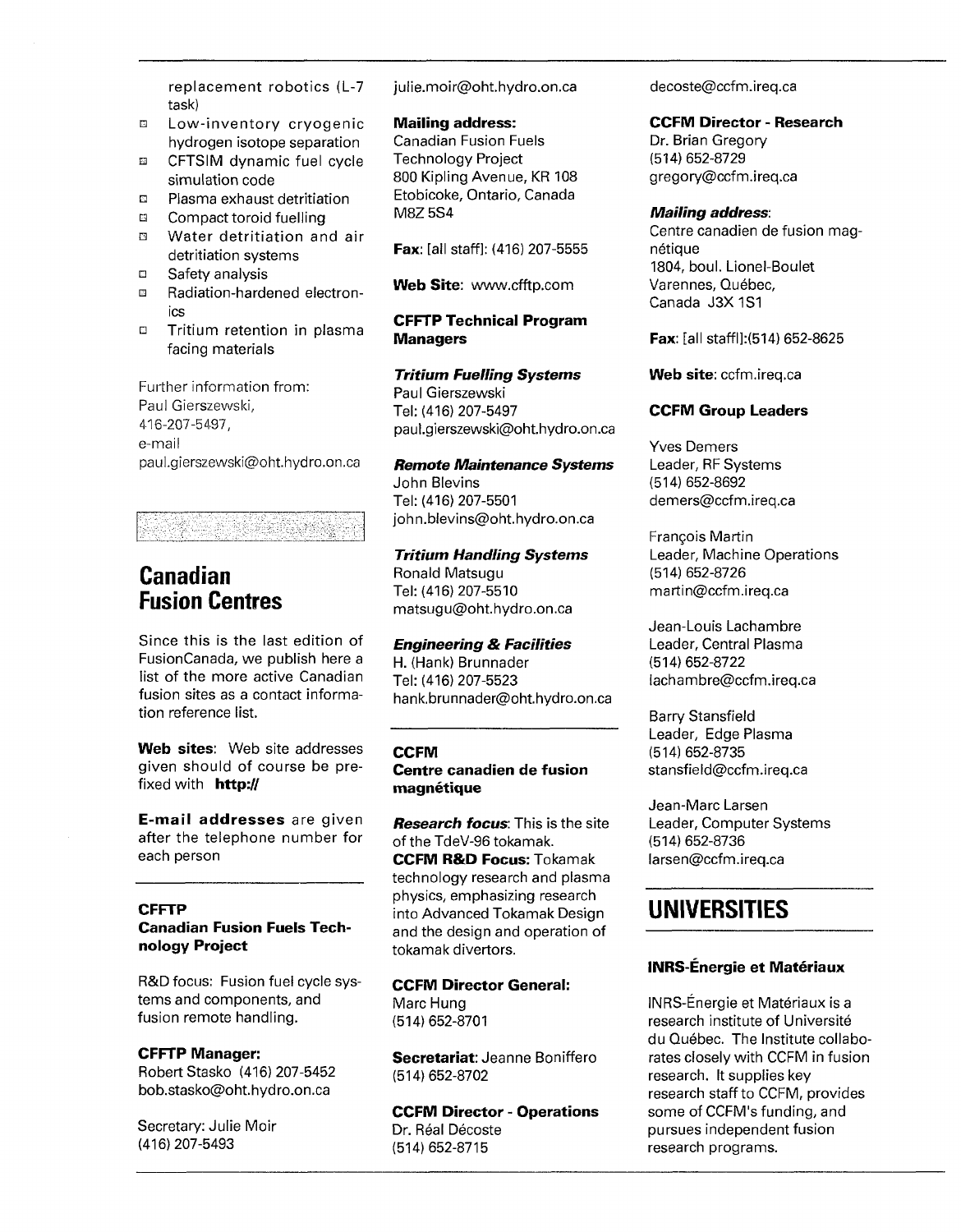Toronto) is the prime contractor, designer, and systems integrator. Numet Engineering (Peterborough, Ontario) is fabricating the vehicle and many of the specialized attachments. Numet also participated in designing the equipment.

Equipment being supplied to Brasimone includes:

- The main robotic vehicle.
- a A set of attachments that are picked up by the vehicle as needed to perform different tasks.
- a A command and control system (hardware and software) for operating the entire system.

Attachments used on the vehicle will include:

- E A commercial manipulator arm (Japanese) that can "look back over its shoulder" and select various cutting, welding, manipulation, and inspection tools.
- A tool pack that the arm can use, for tasks like cutting and welding and holding.
- a A door removal and replacement attachment, for removing/replacing the heavy cryostat door and the bioshield slabs.
- a A rail deployment attachment, for laying the rails that permit the divertor cassette to be towed out and replaced in the reactor.

Further information from: John Blevins, CFFTP Phone: (416) 207-5501 Fax: (416)207-5555 e-mail: John,blevins@oht.hydro.on.ca or from Joe Sheppard, Spar Aerospace (905) 790-2800 ext. 4878

### **AVAIONALISMMEROHAN**

# **David Jackson becomes Fusion Advisor to Canadian Government**

Dr. David Jackson, formerly Director of the National Fusion Program, will advise the Canadian government on fusion issues and facilitate the orderly transition of Canada's fusion activities to new means of funding and modified international arrangements. In addition, he will document the involvement of the Canadian government in fusion in order to preserve the necessary information upon which the government could base any future decisions it may have to take concerning fusion. In this new role, he will remain an AECL employee but working under the policy direction of Natural Resources Canada. His office has relocated to:

Dr. D.P. Jackson Dept. of Engineering Physics McMaster University 1280 Main St. W. HAMILTON, Ontario, Canada L8S 4L7

Tel: (905) 525-9140 ext. 24651 Fax: (905) 529-1975 e-mail: jacksond@aecl.ca

**CLAP-Critical Lision Lids** Ficehrology Rojeat

# **CFFTPITER Technology Program Plans**

CFFTP has formulated a threeyear business plan for supporting ITER after the scheduled end of the ITER Engineering Design Activities (EDA) phase in July next year. It is anticipated, subject to approval by the ITER Council, that there will be an interim period of about three years between the end of the EDA and the start of ITER construction. During that Preconstruction period, CFFTP plans to focus its efforts mainly on technical support activities for a proposed Canadian site for ITER.

The Canadian ITER Siting Board is coordinating the proposal for an ITER site in Canada. The two proposed site alternatives are at Darlington and Bruce, both in Ontario, at licensed Ontario Hydro nuclear power sites.

Broadly speaking, CFFTP activities after July 1998 will concentrate on:

- Q Detailing site-specific ITER design adaptations and their cost estimates, including site layout.
- Working with Canadian regulatory authorities to prepare for making ITER license applications. This will include environmental assessment work and development of a Licensing Basis Document.
- □ Contributing central team design staff to ongoing ITER design efforts
- 0 Further R&D and design work in CFFTP specialist areas as requested.

Until July 1998, CFFTP will be mainly occupied with completing its ITER EDA technology contributions and will keep its attached experts at ITER JCT co-centres and Home Team sites. At present, CFFTP has a total of 8 experts attached to ITER, working at Naka (Japan), Garching (Germany) and San Diego (USA).

During the ITER EDA, CFFTP has been contributing technology and expertise in these technical areas: ■ Remote Handling - Divertor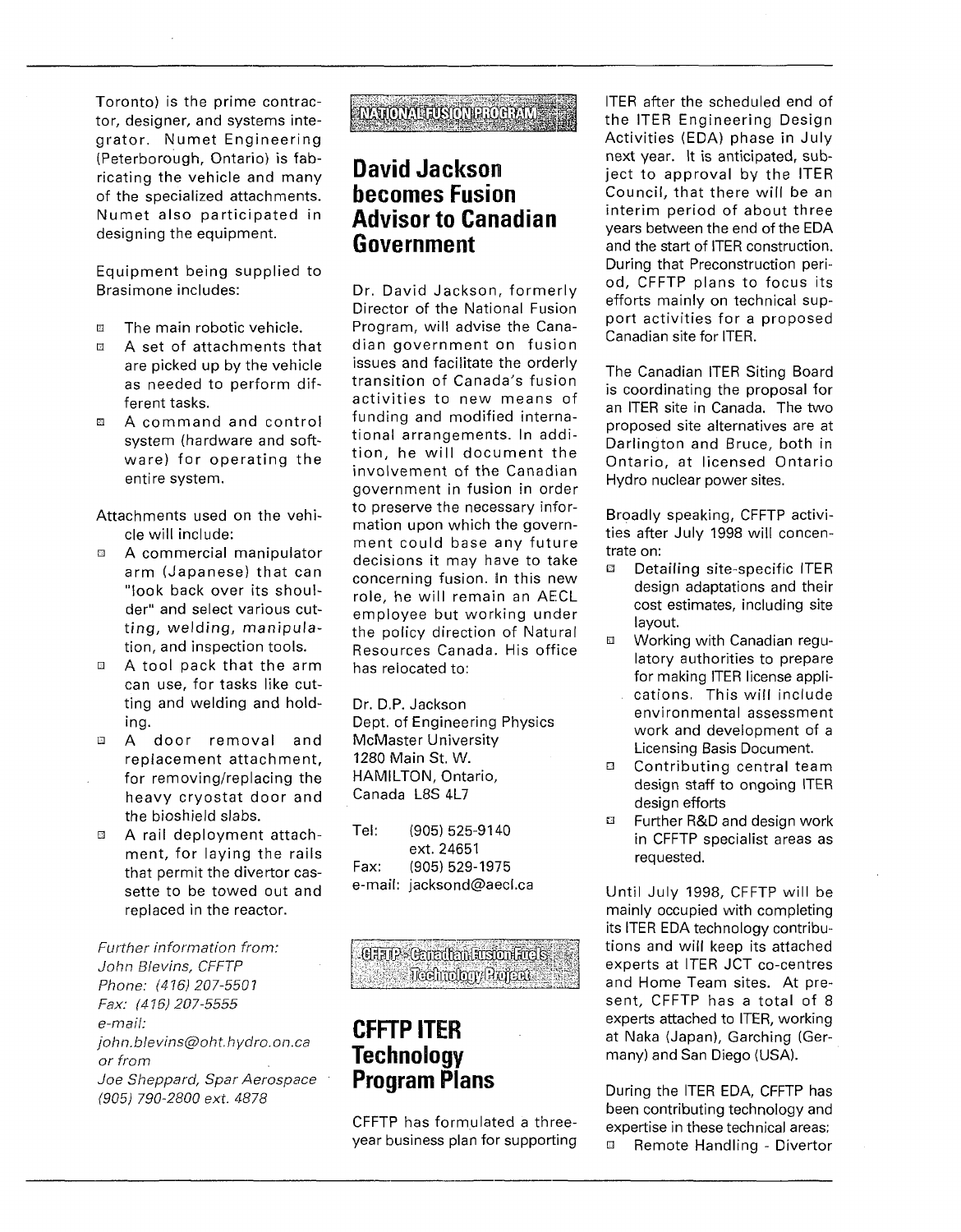radiofrequency heating) to increase the fusion reaction rate. Cheaper power injection equipment translates into reduced overall machine cost, meaning in turn cheaper power produced. Most of the AT plasma current will be produced by the 'bootstrap effect' which results from the dished plasma current profile and the rest at mid-radius with LHCD for example. This means that with acceptably low power input by RF and/or neutral beams, a steady-state fusion plasma should be obtainable.

#### The CCFM Program

Over the next two or three years, CCFM will use TdeV-96 to explore the production and characteristics of a range of AT plasmas, using the ECRH and Lower hybrid RF systems to tailor the plasma current profiles and other plasma conditions including central electron temperature. CCFM believes that TdeV-96 is the only tokamak with fully pumped, flexiblegeometry divertors that will be exploring AT scenarios with RF systems only. The team hopes to add considerably to knowledge about AT plasma behaviour with different divertor operating schemes, and about Radiofrequency interaction with AT plasmas. With the present design of TdeV-96, for example, electrical biasing can be used to 'tune' the divertor operating pressure in a very predictable way and biasing can also be used to rotate the plasma. The flexible magnetic geometry allows different designs of divertors to be explored under reactor-relevant AT conditions.

Lower hybrid RF power mainly drives plasma current, in the outer regions of the plasma, where it is required to enhance the 'bootstrap' current drive effect that is needed for AT-

type plasmas. The 110 GHz ECRH power will be injected via steerable optics, so that the ECRH power can be deposited at will in different regions of the plasma. ECRH mainly produces plasma heating but could also be used to drive plasma current if necessary to complement LHCD which is more efficient. Together, the two systems should give great flexibility in shaping the plasma profiles.

The ECRH gyrotrons and 110 GHz transmission lines were acquired from GYCOM of Moscow.

#### Divertor Performance with Varying Geometry

The graph (lower curve) shows how divertor pressure varies with the plasma strike point position, as determined by recent TdeV-96 experiments. Divertor pressure can vary by a factor of three with zero electrical biasing of divertor plates. The upper curve shows how electrical biasing can dramatically alter divertor pressure with the same strike point sweep.

More information from Réal Décoste, Operations Director, CCFM, {514) 652-8715, e-mail = decoste@ccfm.ireq.ca

**Caale Garden aston rusis** TechnologyProjects **.-'f**

# **SPAR/CFFTP ITER Divertor Maintenance Robotic Vehicle being Tested Now**

Delivery to Italy in September 1997

The Canadian robotic vehicle for practicing ITER divertor

replacement procedures is now undergoing final pre-delivery tests at Spar Aerospace in Toronto. The vehicle, with its manipulator arm and several other attachments, will be shipped from Canada in August for delivery in Brasimone, Italy in September.

Brasimone is the site for the ITER Divertor Test Platform being built as part of Europe's contributions to the ITER EDA. The Divertor Test Platform is a full scale mock-up of a 70 degree quadrant of the ITER reactor below the mid-plane, including divertor cassettes. It will be used for testing the methods for replacing divertor cassettes in the ITER reactor. Each divertor cassette weighs several tens of tonnes. During ITER operation, each of the 60 divertor cassettes will periodically need to be taken from inside the ITER reactor vessel and replaced. A complex series of precision robotic operations will be used to replace each divertor cassette.

The Canadian robotic vehicle is a heavy mobile precision device designed to enter the ITER reactor and prepare the divertor cassettes for removal. Its tasks include opening the sealed ITER divertor duct, removing reactor and cryostat access doors and shielding, cutting all piping connections to the divertor cassette, and laying rail track so that the divertor cassettes can be towed out on a skid. All these operations are to be done with millimetre accuracy.

The equipment is being supplied by CFFTP as part of Canada's contributions to the ITER Engineering Design Activities (EDA). Spar Aerospace, of Brampton, Ontario (near